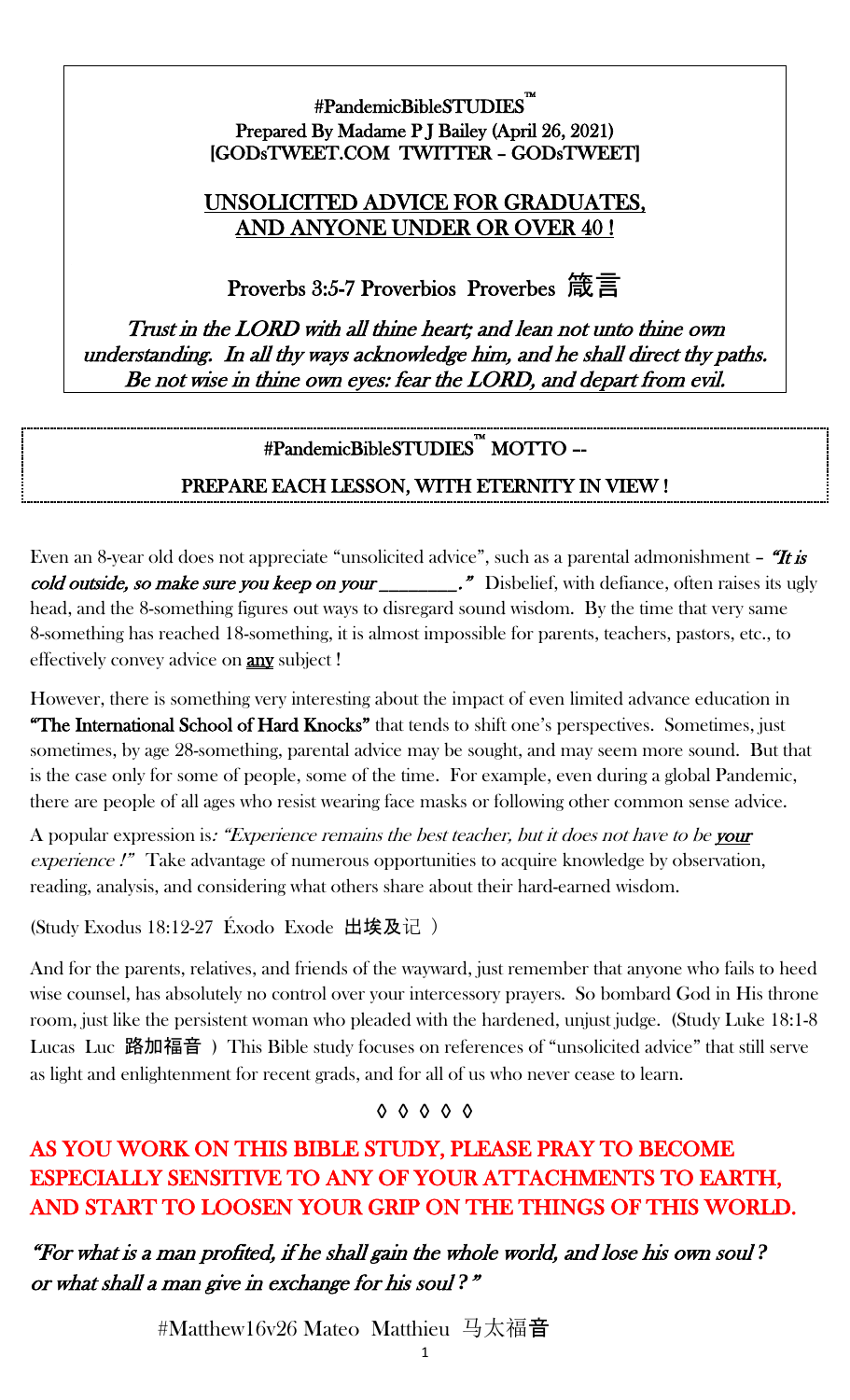|              | PROVERBS 1:4 Proverbios Proverbes 箴言   |  |  |
|--------------|----------------------------------------|--|--|
| <b>NOTES</b> |                                        |  |  |
|              |                                        |  |  |
|              | PROVERBS 2:2-5 Proverbios Proverbes 箴言 |  |  |
|              |                                        |  |  |
|              |                                        |  |  |
| <b>NOTES</b> |                                        |  |  |
|              |                                        |  |  |
|              | PROVERBS 3:1 Proverbios Proverbes 箴言   |  |  |
| <b>NOTES</b> |                                        |  |  |
|              |                                        |  |  |
|              |                                        |  |  |
|              |                                        |  |  |
|              |                                        |  |  |
|              |                                        |  |  |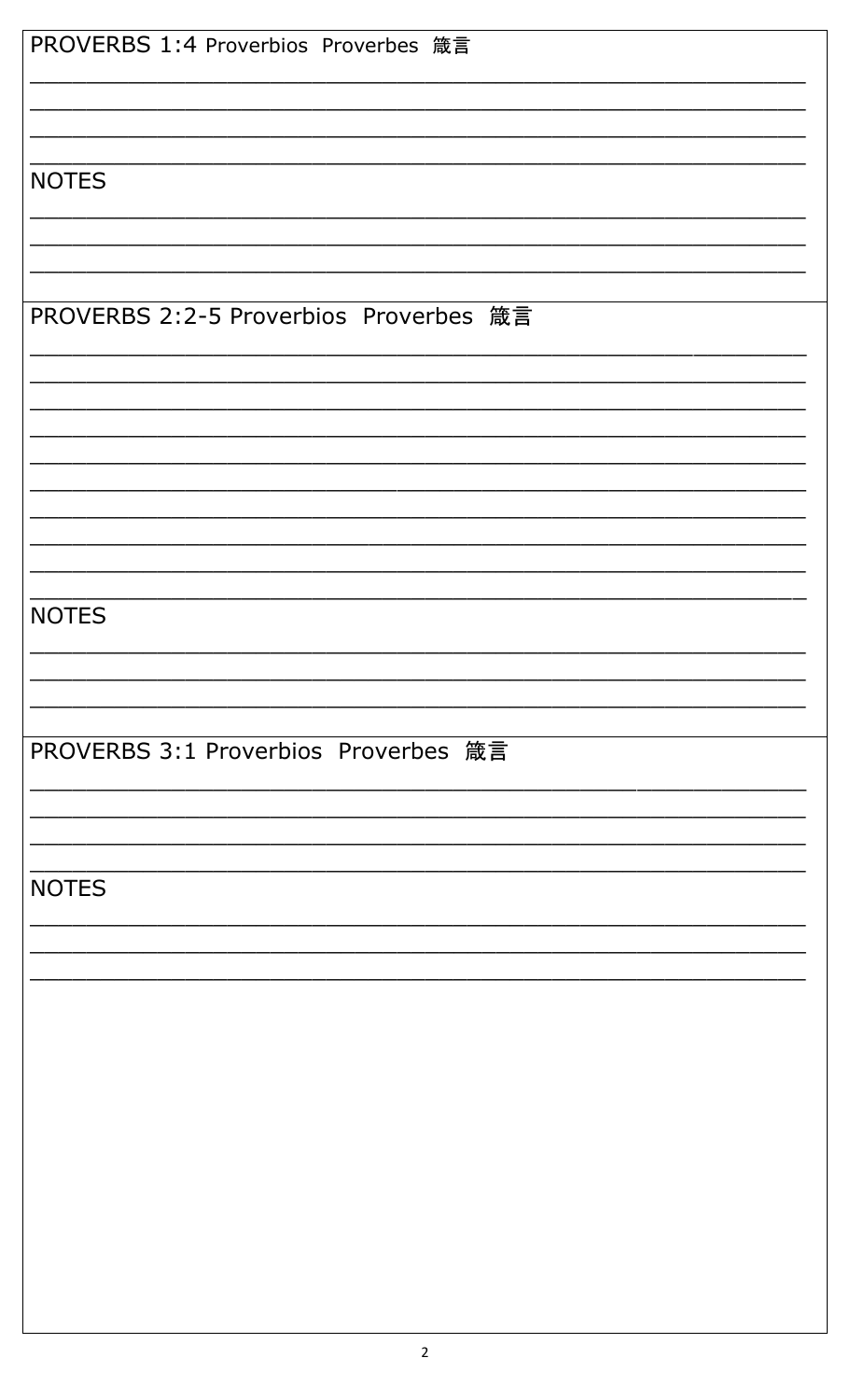| PROVERBS 4:5-7 Proverbios Proverbes 箴言  |  |
|-----------------------------------------|--|
|                                         |  |
|                                         |  |
|                                         |  |
|                                         |  |
|                                         |  |
|                                         |  |
|                                         |  |
|                                         |  |
|                                         |  |
|                                         |  |
|                                         |  |
|                                         |  |
|                                         |  |
| <b>NOTES</b>                            |  |
|                                         |  |
|                                         |  |
|                                         |  |
|                                         |  |
|                                         |  |
|                                         |  |
| PROVERBS 5:3-5 Proverbios Proverbes 箴言  |  |
|                                         |  |
|                                         |  |
|                                         |  |
|                                         |  |
|                                         |  |
|                                         |  |
|                                         |  |
|                                         |  |
|                                         |  |
|                                         |  |
|                                         |  |
|                                         |  |
|                                         |  |
|                                         |  |
| <b>NOTES</b>                            |  |
|                                         |  |
|                                         |  |
|                                         |  |
|                                         |  |
|                                         |  |
|                                         |  |
| PROVERBS 6:6-11 Proverbios Proverbes 箴言 |  |
|                                         |  |
|                                         |  |
|                                         |  |
|                                         |  |
|                                         |  |
|                                         |  |
|                                         |  |
|                                         |  |
|                                         |  |
|                                         |  |
|                                         |  |
|                                         |  |
|                                         |  |
|                                         |  |
|                                         |  |
|                                         |  |
|                                         |  |
|                                         |  |
|                                         |  |
|                                         |  |
|                                         |  |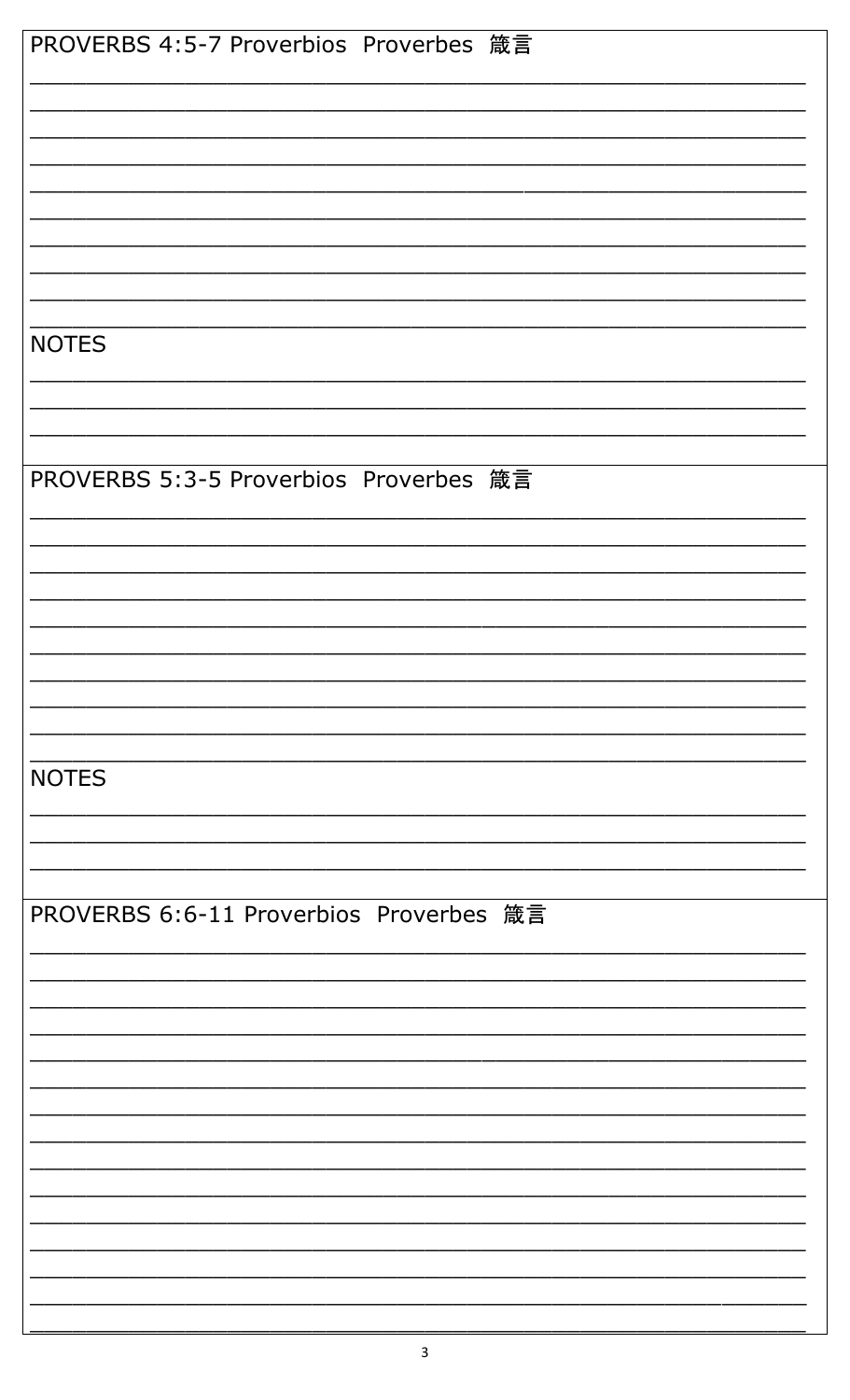| PROVERBS 6:6-11 (continued) Proverbios Proverbes 箴言 |
|-----------------------------------------------------|
|                                                     |
|                                                     |
|                                                     |
|                                                     |
|                                                     |
| <b>NOTES</b>                                        |
|                                                     |
|                                                     |
|                                                     |
| PROVERBS 7:4-5 Proverbios Proverbes 箴言              |
|                                                     |
|                                                     |
|                                                     |
|                                                     |
|                                                     |
|                                                     |
| <b>NOTES</b>                                        |
|                                                     |
|                                                     |
|                                                     |
| PROVERBS 8:11 Proverbios Proverbes 箴言               |
|                                                     |
|                                                     |
|                                                     |
| <b>NOTES</b>                                        |
|                                                     |
|                                                     |
|                                                     |
| PROVERBS 9:8-10 Proverbios Proverbes 箴言             |
|                                                     |
|                                                     |
|                                                     |
|                                                     |
|                                                     |
| <b>NOTES</b>                                        |
|                                                     |
|                                                     |
|                                                     |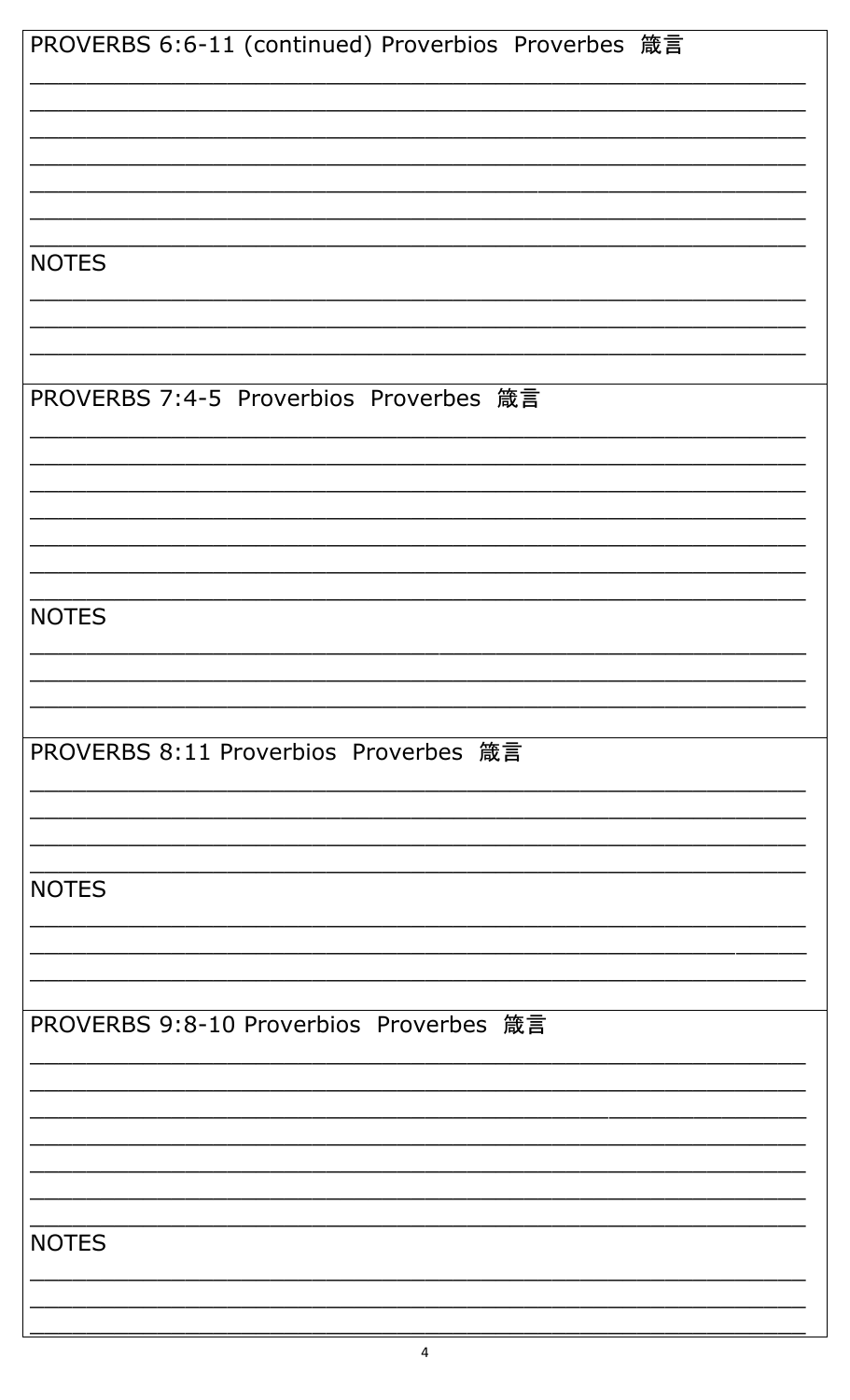| PROVERBS 10:1 Proverbios Proverbes 箴言  |
|----------------------------------------|
|                                        |
|                                        |
|                                        |
|                                        |
| <b>NOTES</b>                           |
|                                        |
|                                        |
|                                        |
|                                        |
| PROVERBS 11:2 Proverbios Proverbes 箴言  |
|                                        |
|                                        |
|                                        |
|                                        |
| <b>NOTES</b>                           |
|                                        |
|                                        |
|                                        |
|                                        |
| PROVERBS 12:11 Proverbios Proverbes 箴言 |
|                                        |
|                                        |
|                                        |
|                                        |
| <b>NOTES</b>                           |
|                                        |
|                                        |
|                                        |
| PROVERBS 13:1 Proverbios Proverbes 箴言  |
|                                        |
|                                        |
|                                        |
|                                        |
| <b>NOTES</b>                           |
|                                        |
|                                        |
|                                        |
|                                        |
| PROVERBS 14:1 Proverbios Proverbes 箴言  |
|                                        |
|                                        |
|                                        |
|                                        |
|                                        |
| <b>NOTES</b>                           |
|                                        |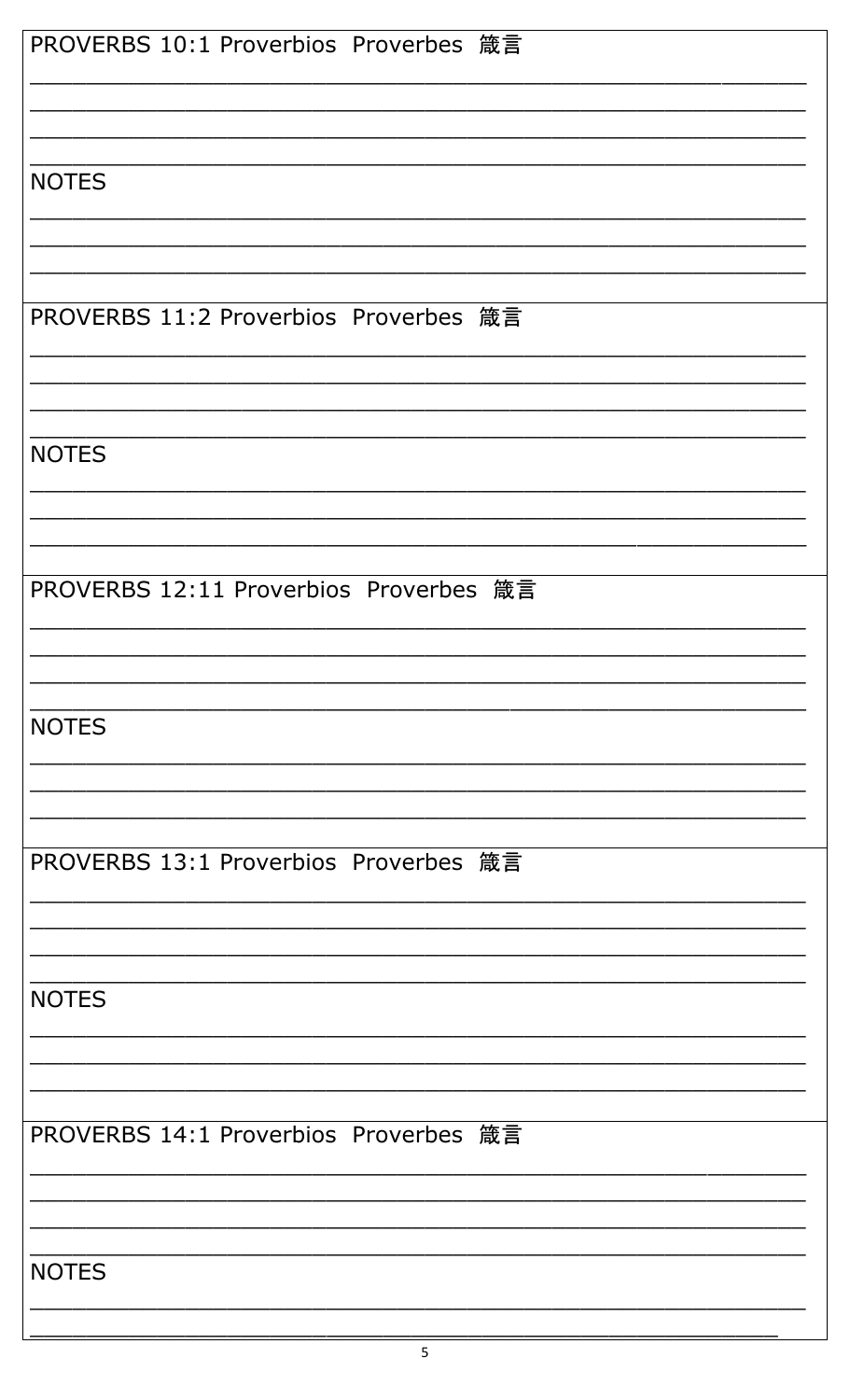| PROVERBS 15:1 Proverbios Proverbes 箴言  |
|----------------------------------------|
|                                        |
|                                        |
|                                        |
|                                        |
| <b>NOTES</b>                           |
|                                        |
|                                        |
|                                        |
| PROVERBS 16:3 Proverbios Proverbes 箴言  |
|                                        |
|                                        |
|                                        |
|                                        |
| <b>NOTES</b>                           |
|                                        |
|                                        |
|                                        |
|                                        |
| PROVERBS 17:1 Proverbios Proverbes 箴言  |
|                                        |
|                                        |
|                                        |
| <b>NOTES</b>                           |
|                                        |
|                                        |
|                                        |
|                                        |
| PROVERBS 18:18 Proverbios Proverbes 箴言 |
|                                        |
|                                        |
|                                        |
| <b>NOTES</b>                           |
|                                        |
|                                        |
|                                        |
|                                        |
| PROVERBS 19:8 Proverbios Proverbes 箴言  |
|                                        |
|                                        |
|                                        |
| <b>NOTES</b>                           |
|                                        |
|                                        |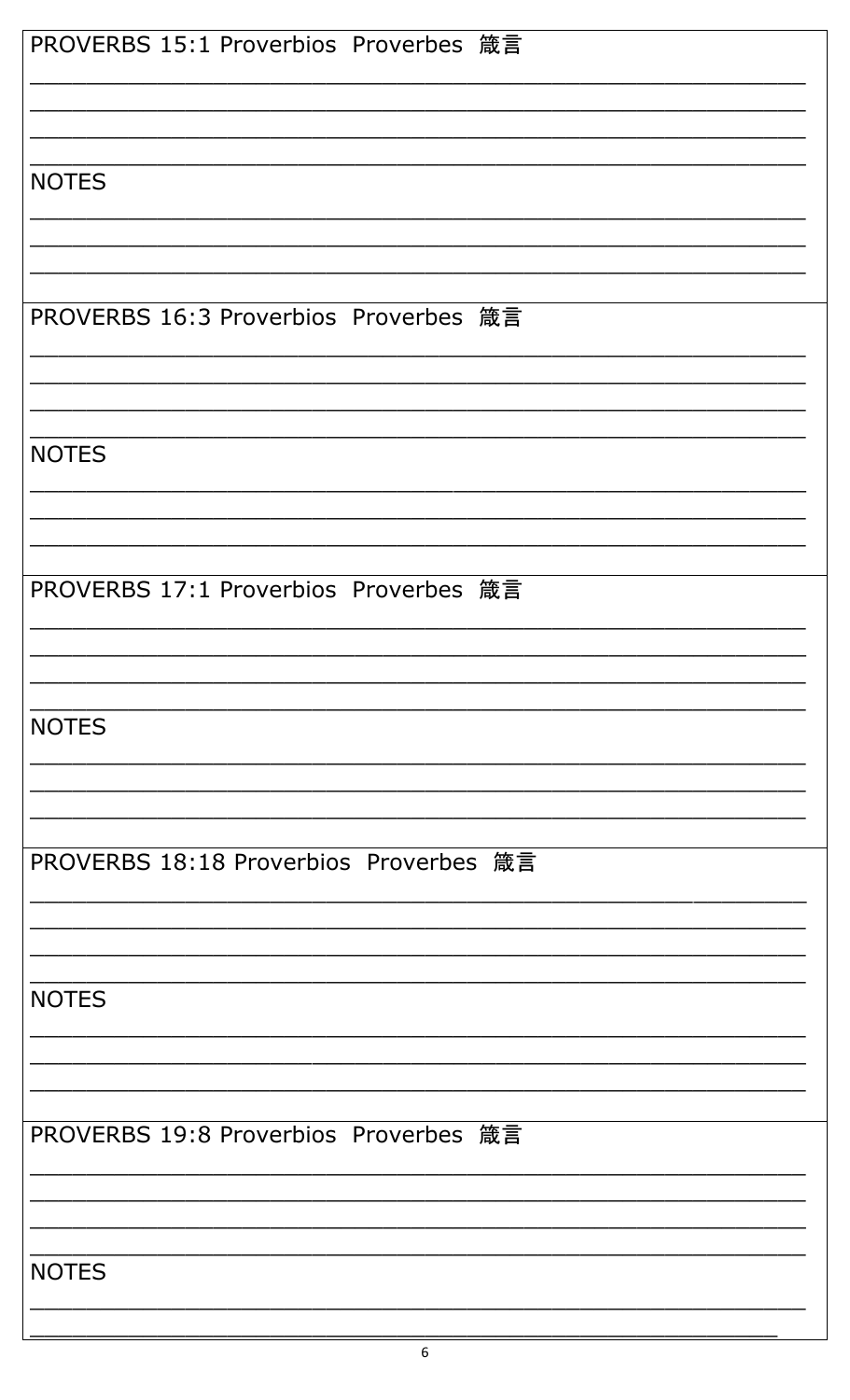| PROVERBS 20:1 Proverbios Proverbes 箴言   |
|-----------------------------------------|
|                                         |
|                                         |
|                                         |
|                                         |
| <b>NOTES</b>                            |
|                                         |
|                                         |
|                                         |
|                                         |
| PROVERBS 21:2 Proverbios Proverbes 箴言   |
|                                         |
|                                         |
|                                         |
|                                         |
|                                         |
| <b>NOTES</b>                            |
|                                         |
|                                         |
|                                         |
|                                         |
| PROVERBS 22:1 Proverbios Proverbes 箴言   |
|                                         |
|                                         |
|                                         |
|                                         |
| <b>NOTES</b>                            |
|                                         |
|                                         |
|                                         |
|                                         |
| PROVERBS 23:4-5 Proverbios Proverbes 箴言 |
|                                         |
|                                         |
|                                         |
|                                         |
|                                         |
| <b>NOTES</b>                            |
|                                         |
|                                         |
|                                         |
|                                         |
| PROVERBS 24:1 Proverbios Proverbes 箴言   |
|                                         |
|                                         |
|                                         |
|                                         |
| <b>NOTES</b>                            |
|                                         |
|                                         |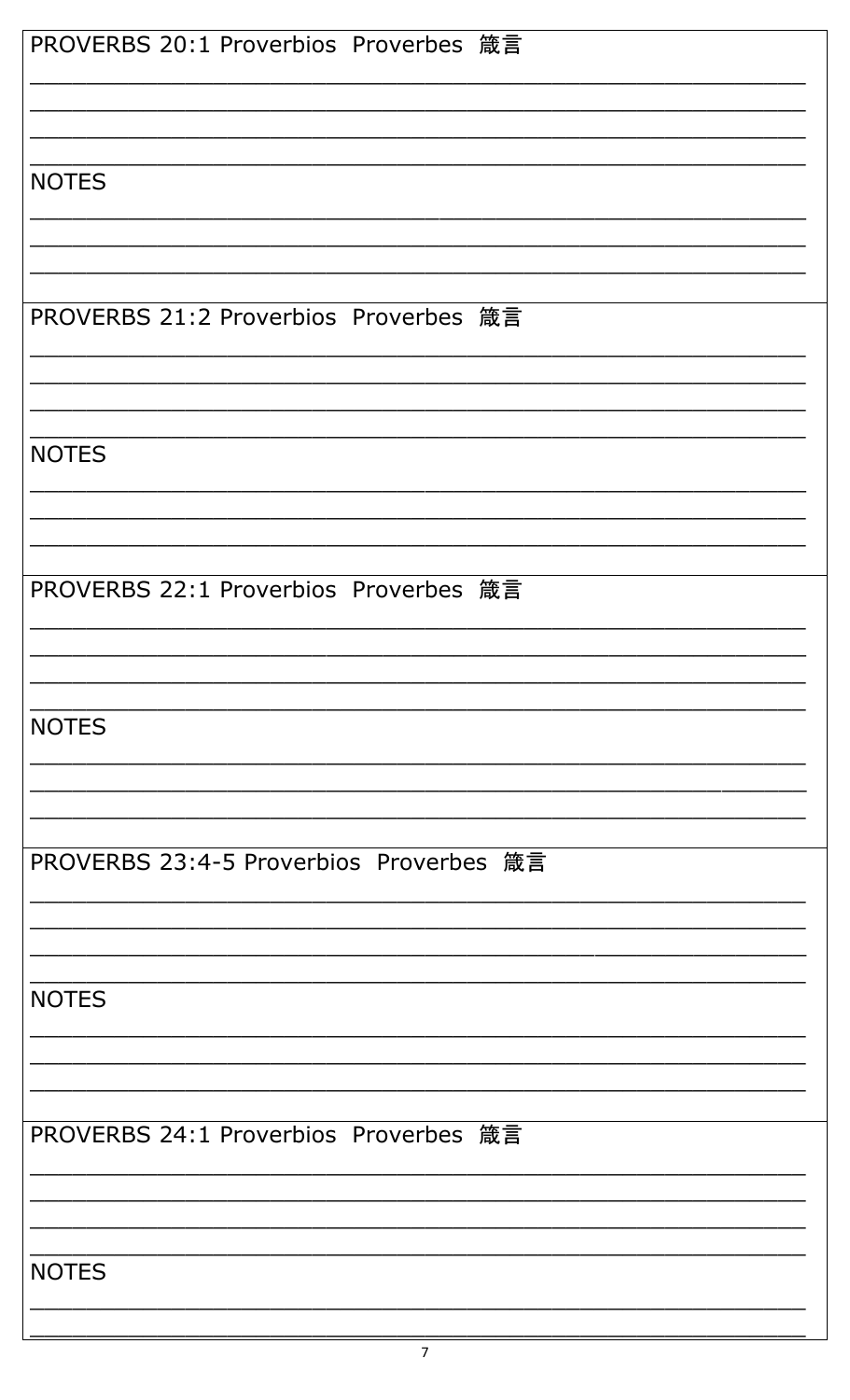| PROVERBS 25:11 Proverbios Proverbes 箴言 |
|----------------------------------------|
|                                        |
|                                        |
|                                        |
|                                        |
| <b>NOTES</b>                           |
|                                        |
|                                        |
|                                        |
|                                        |
| PROVERBS 26:9 Proverbios Proverbes 箴言  |
|                                        |
|                                        |
|                                        |
|                                        |
| <b>NOTES</b>                           |
|                                        |
|                                        |
|                                        |
|                                        |
| PROVERBS 27:1 Proverbios Proverbes 箴言  |
|                                        |
|                                        |
|                                        |
|                                        |
| <b>NOTES</b>                           |
|                                        |
|                                        |
|                                        |
| PROVERBS 28:13 Proverbios Proverbes 箴言 |
|                                        |
|                                        |
|                                        |
|                                        |
| <b>NOTES</b>                           |
|                                        |
|                                        |
|                                        |
|                                        |
| PROVERBS 29:11 Proverbios Proverbes 箴言 |
|                                        |
|                                        |
|                                        |
|                                        |
| <b>NOTES</b>                           |
|                                        |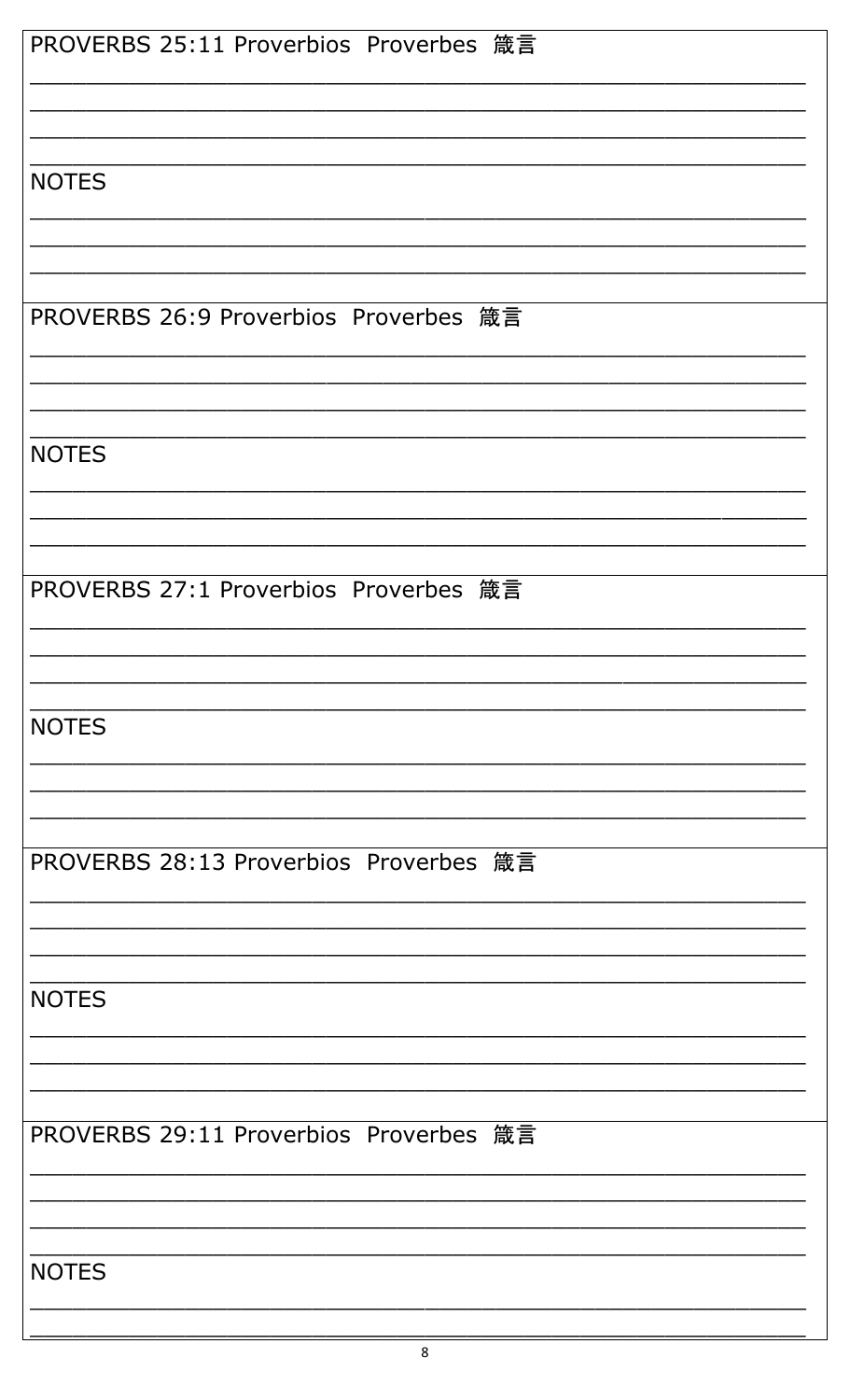| PROVERBS 30:5 Proverbios Proverbes 箴言     |
|-------------------------------------------|
|                                           |
|                                           |
|                                           |
|                                           |
| <b>NOTES</b>                              |
|                                           |
|                                           |
|                                           |
|                                           |
| PROVERBS 31:10-12 Proverbios Proverbes 箴言 |
|                                           |
|                                           |
|                                           |
|                                           |
|                                           |
|                                           |
|                                           |
|                                           |
|                                           |
|                                           |
|                                           |
|                                           |
|                                           |
|                                           |
|                                           |
|                                           |
| <b>NOTES</b>                              |
|                                           |
|                                           |
|                                           |
|                                           |
|                                           |
|                                           |
|                                           |
|                                           |
|                                           |
|                                           |
| <b>NOTES</b>                              |
|                                           |
|                                           |
|                                           |
|                                           |
|                                           |